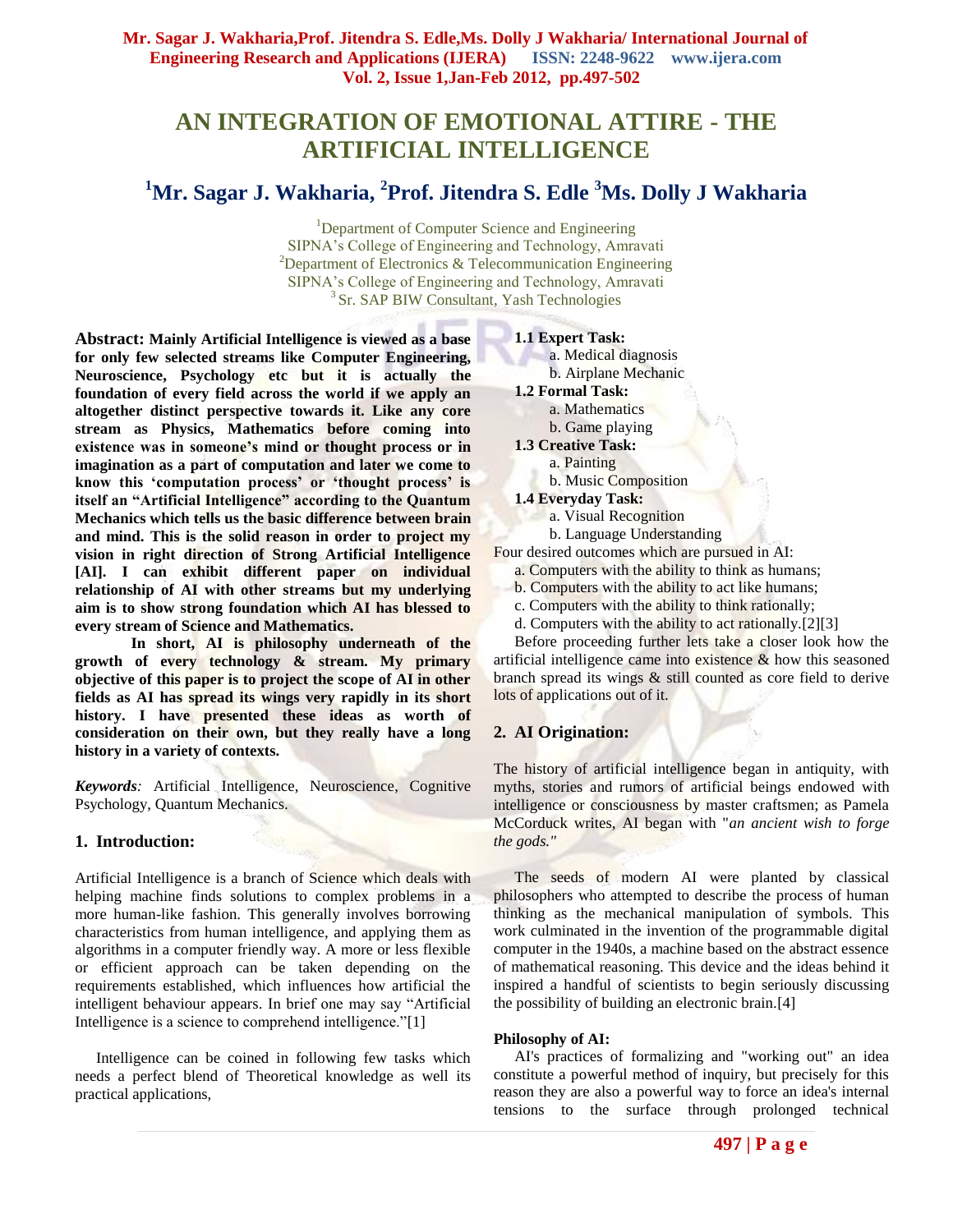frustrations: excessive complexity, intractable inefficiency, difficulties in "scaling up" to realistic problems, and so forth. These patterns of frustration have helped clear the ground for a new conception of technical work, one that recognizes the numerous, deep continuities between AI and the humanities. Although these continuities reach into the full range of humanistic inquiry, I will restrict myself here to the following four assertions about AI and its relationship to philosophy:

- **a.** AI ideas have their genealogical roots in philosophical ideas.
- **b.** AI research programs attempt to work out and develop the philosophical systems they inherit.
- **c.** AI research regularly encounters difficulties and impasses that derive from internal tensions in the underlying philosophical systems.

**d.** These difficulties and impasses should be embraced as particularly informative clues about the nature and consequences of the philosophical tensions that generate them.[5][6]

#### **Biasing of ARTIFICIAL INTELLIGENCE with other fields:**

- **1.** AI & Robotics
- **2.** AI & Communication Systems
- **3.** AI & Mathematics
- **4.** AI & Electronics
- **5.** AI & Computer engineering
- **6.** AI & Psychology
- **7.** AI & Linguistics
- **8.** AI ,Physics & Quantum Mechanics
- **9.** AI & Neuroscience
- **10.**AI & Control Theory, Cybernetics
- **11.**AI in Music
- **12.**AI in Gaming
- **13.**AI & Bioinformatics engineering

## **3. AI & NEUROSCIENCE: a computer in your head**

What has billions of individual pieces, trillions of connections, weighs about 1.4 kilograms, and works on electrochemical energy? If you guessed a minicomputer, you're wrong. If you guessed the human brain, you're correct! The human brain: a mass of white-pink tissue that allows you to ride a bike, read a book, laugh at a joke, and remember your friend's phone number. And that's just for starters. Our brain controls our emotions, appetite, sleep, heart rate, and breathing. A brain is who you are and everything you will be.

Let's look at the similarities and differences between the two.

#### **3.1 Going to the Source**

Computers and brains both need energy. Plug our computer into the wall, push a button and it will get the power it needs to run. Pull the plug and it will shut down. Our brain operates in a different way. It gets its energy in the form of glucose from the food we eat. Our diet also provides essential materials, such as

vitamins and minerals, for proper brain function. Unlike a computer, our brain has no off switch. Even when we are asleep, our brain is active.

Although computers and brains are powered by different types of energy, they both use electrical signals to transmit information. Computers send electrical signals through wires to control devices. (Our brain also sends electrical signals, but it sends them through nerve cells, called neurons. Signals in neurons transfer information to other neurons and control glands, organs, or muscles.

There are fundamental differences in the way information is transferred through electrical circuits in a computer and through nerve cells in our brain. When a computer is turned on, electrical signals either reach parts of the machine or they do not. In other words, the computer uses switches that are either on or off. In the nervous system, neurons are more than just on or off. An individual neuron may receive information from thousands of other neurons. The region where information is transferred from one neuron to another is called the synapse. They do not physically touch because they are separated by a cleft. The electric signals are sent through chemical interaction. The neuron sending the signal is called pre-synaptic cell and the neuron receiving the electrical signal is called postsynaptic cell. A small gap between neurons is located at the synapse. When information is transferred from one neuron to another, molecules of chemicals ("neurotransmitters") are released from the end of one neuron. The neurotransmitters travel across the gap to reach a receiving neuron where they attach to special structures called receptors. This results in a small electrical response within the receiving neuron. However, this small response does not mean that the message will continue. Remember, the receiving neuron may be getting thousands of small signals at many synapses. Only when the total signal from all of these synapses exceeds a certain level will a large signal (an "action potential") be generated and the message continues.

#### **3.2 Form . . . and Function**

Despite the differences in the way messages are sent through wires and neurons, computers and brains perform many similar functions. For example, both can store memories - computers do it on chips, disks, and CD-ROMs, and brains use neuronal circuits throughout the brain. Both computers and brains can be modified to perform new tasks. New hardware and software can be installed in computers to add additional memory and programs. The brain undergoes continual modification and can learn new things. The brain can sometimes rewire itself when necessary! For example, after some kinds of brain injuries, undamaged brain tissue can take over functions previously performed by the injured area. I'd like to see a computer rewire itself after its hard drive failed!

Computers and brains both have the ability to monitor their surroundings and respond with behavior to manipulate their environment. Sensors attached to computers can sample temperature, humidity and light levels. Computers can be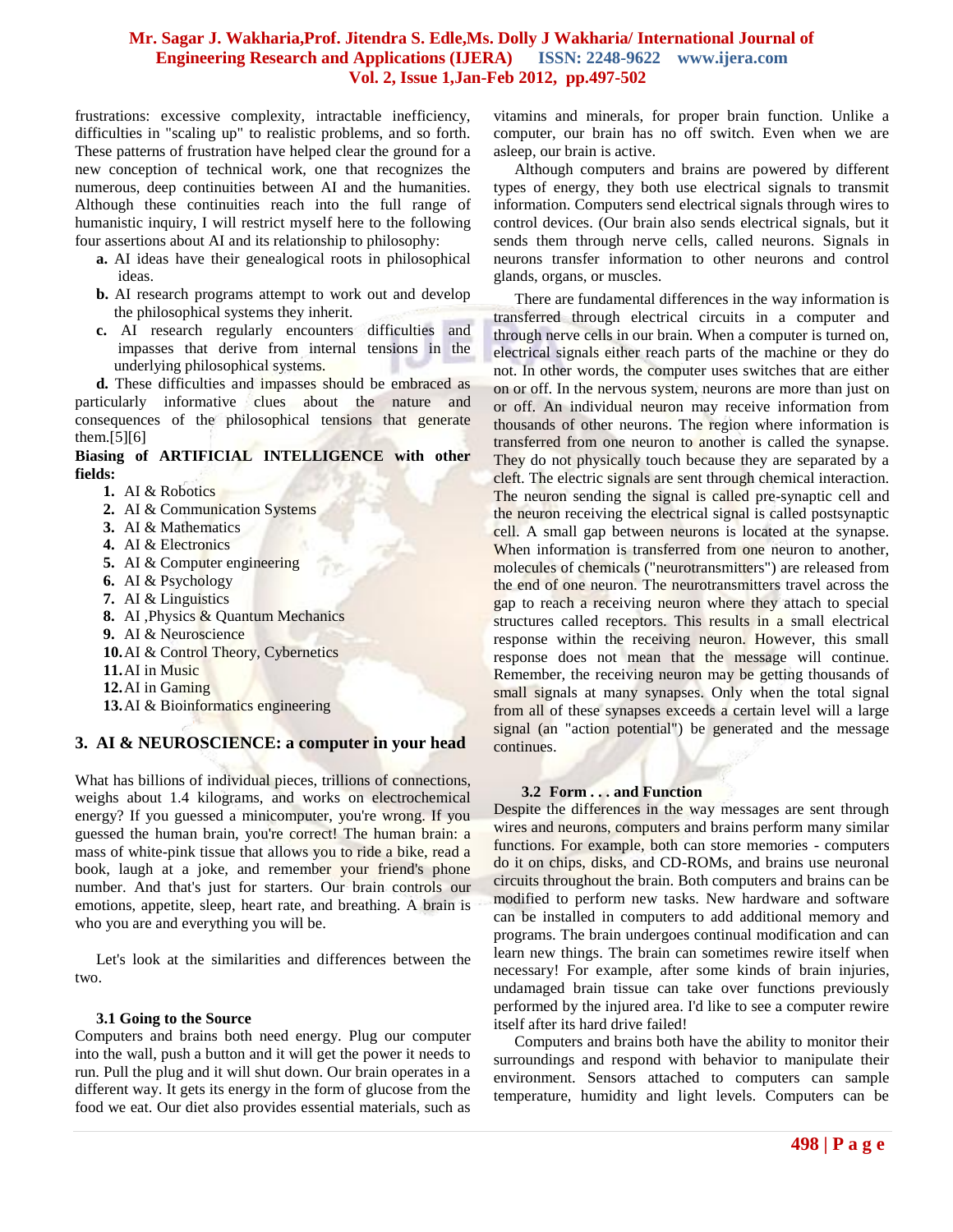programmed to control heaters, lights, and other equipment in response to the information they receive. Our brain is also connected to sensors or receptors in our eyes, ears, nose, mouth, and skin. Our brain may respond to sensory information automatically (such as causing our body to shiver when it is very cold), or it may cause us to alter our behavior. For example, if a room is too cold, our brain might send signals to muscles to get us to move to a warmer place or to put on a sweater.

The delicate contents inside our computer are protected by a hard cover. Our skull provides a similar function for our brain. Nevertheless, the external and internal components of computers and brains are all susceptible to damage. If we drop our computer, infect it with a virus, or leave it on during a huge power surge, our precious machine will likely be on its way to the repair shop. When damaged parts are replaced or the viruscaused damage is removed, our computer should be as good as new. Unfortunately, brains are not as easy to repair. They are fragile and there are no replacement parts to fix damaged brain tissue. However, hope is on the horizon for people with brain damage and neurological disorders as scientists investigate ways to transplant nerve cells and repair injured brains. [7]

#### **3.3 The brain, neural networks and computers:**



Fig 1: The Biological Neuron

These neurons are represented as models of biological networks into conceptual components for circuits that could perform computational tasks. The basic model of the artificial neuron is founded upon the functionality of the biological neuron. By definition, "Neurons are basic signaling units of the nervous system of a living being in which each neuron is a discrete cell whose several processes are from its cell body".

The biological neuron has four main regions to its structure. The cell body, or soma, has two offshoots from it. The dendrites and the axon end in pre-synaptic terminals. The cell body is the heart of the cell. It contains the nucleolus and maintains protein synthesis. A neuron has many dendrites, which look like a tree structure, receives signals from other neurons.

A single neuron usually has one axon, which expands off from a part of the cell body. This is called the axon hillock. The axon main purpose is to conduct electrical signals generated at the axon hillock down its length. These signals are called action potentials. The other end of the axon may split into several branches, which end in a pre-synaptic terminal. The electrical signals (action potential) that the neurons use to convey the information of the brain are all identical. The electrical signals are generated by the membrane potential which is based on differences in concentration of sodium and potassium ions and outside the cell membrane. The brain can determine which type of information is being received based on the path of the signal.

Biological neurons can be classified by their function or by the quantity of processes they carry out. When they are classified by processes, they fall into three categories: Unipolar neurons, bipolar neurons and multipolar neurons.

**Unipolar neurons** have a single process. Their dendrites and axon are located on the same stem. These neurons are found in invertebrates.

**Bipolar neurons** have two processes. Their dendrites and axon have two separated processes too.

**Multipolar neurons**: These are commonly found in mammals. Some examples of these neurons are spinal motor neurons, pyramidal cells and purkinje cells.

When biological neurons are classified by function they fall into three categories. The first group is sensory neurons. These neurons provide all information for perception and motor coordination. The second group provides information to muscles, and glands. There are called motor neurons. The last group, the interneuron, contains all other neurons and has two subclasses. One group called relay or protection interneuron. They are usually found in the brain and connect different parts of it. The other group called local interneuron are only used in local circuits.[7][10][11]

#### **3.4 The Mathematical Model:**

Once modeling an artificial functional model from the biological neuron, we must take into account three basic components. First off, the synapses of the biological neuron are modeled as weights. Let's remember that the synapse of the biological neuron is the one which interconnects the neural network and gives the strength of the connection. For an artificial neuron, the weight is a number, and represents the synapse. A negative weight reflects an inhibitory connection, while positive values designate excitatory connections. The following components of the model represent the actual activity of the neuron cell. All inputs are summed altogether and modified by the weights. This activity is referred as a linear combination. Finally, an activation function controls the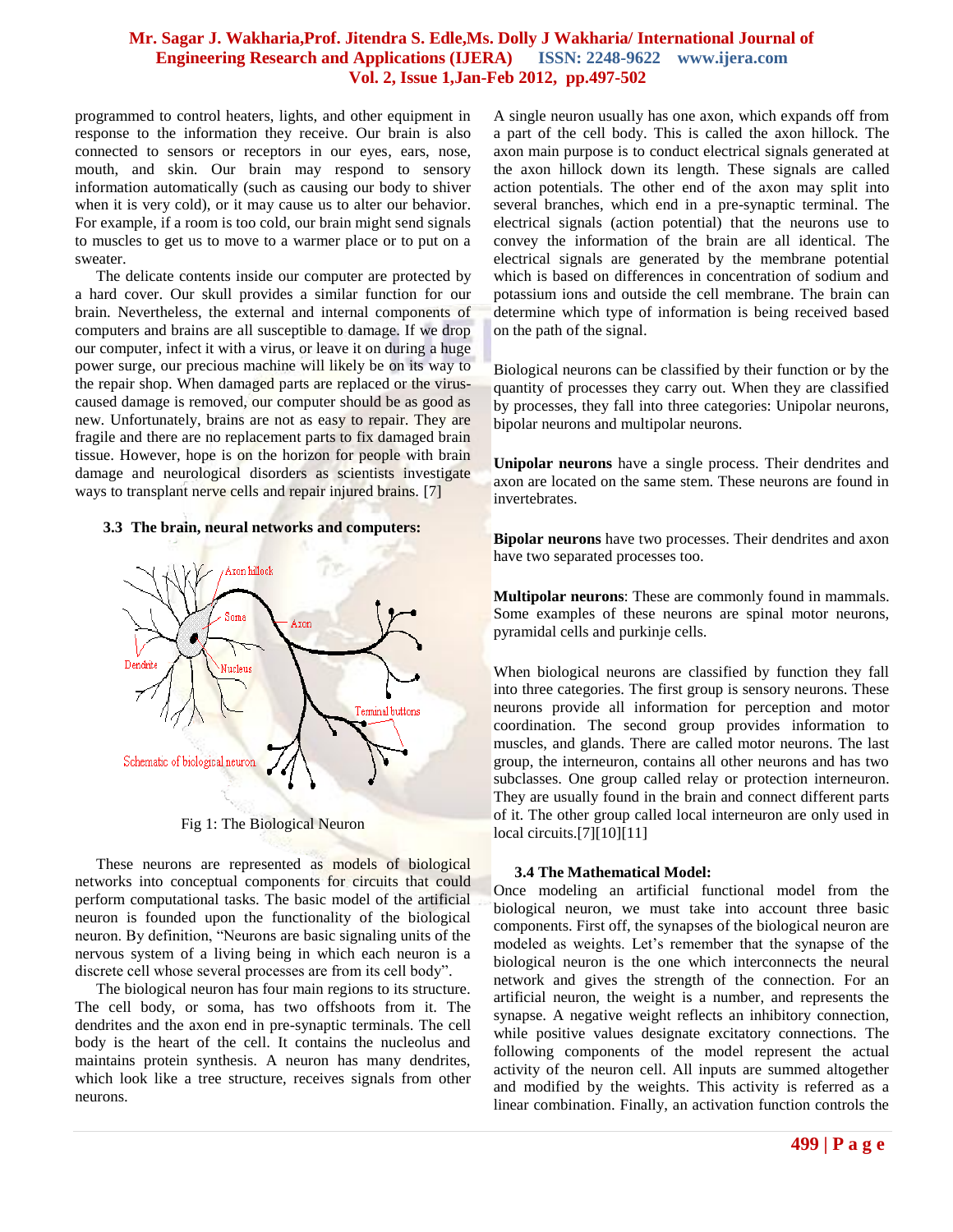amplitude of the output. For example, an acceptable range of output is usually between 0 and 1, or it could be -1 and 1. Mathematically, this process is described in the figure2



Figure2: Mathematical Modeling

From this model the interval activity of the neuron can be shown to be:



The output of the neuron, yk, would therefore be the outcome of some activation function on the value of vk.

#### **3.4.1 Activation functions**

As mentioned previously, the activation function acts as a squashing function, such that the output of a neuron in a neural network is between certain values (usually 0 and 1, or -1 and 1). In general, there are three types of activation functions, denoted by Φ(.) . First, there is the Threshold Function which takes on a value of 0 if the summed input is less than a certain threshold value (v), and the value 1 if the summed input is greater than or equal to the threshold value.

$$
\varphi(v) = \begin{cases} 1 & \text{if } v \ge 0 \\ 0 & \text{if } v < 0 \end{cases}
$$

Secondly, there is the Piecewise-Linear function. This function again can take on the values of 0 or 1, but can also take on values between that depending on the amplification factor in a certain region of linear operation.

$$
\varphi(v) = \begin{cases} 1 & v \ge \frac{1}{2} \\ v & -\frac{1}{2} > v > \frac{1}{2} \\ 0 & v \le -\frac{1}{2} \end{cases}
$$

Thirdly, there is the sigmoid function. This function can range between 0 and 1, but it is also sometimes useful to use the -1 to 1 range. An example of the sigmoid function is the hyperbolic tangent function.



Figure3: Common Non-Linear Functions used for Synaptic inhibition

The artificial neural networks which I described are all variations on the parallel distributed processing (PDP) idea. The architecture of each neural network is based on very similar building blocks which perform the processing. [8][9][10][11]

## **4 AI, PHYSICS & QUANTUM MECHANICS:**

I am here going to draw analogies between mental and quantum phenomena! Some of these have been pointed out by Bohm (1951) and more recently by Jahn & Dunne (1986) and Zohar (1990) (although perhaps understood in different ways.

Jahn and Zohar have tended to concentrate on the analogies between mental structures, and the structure of matter entailed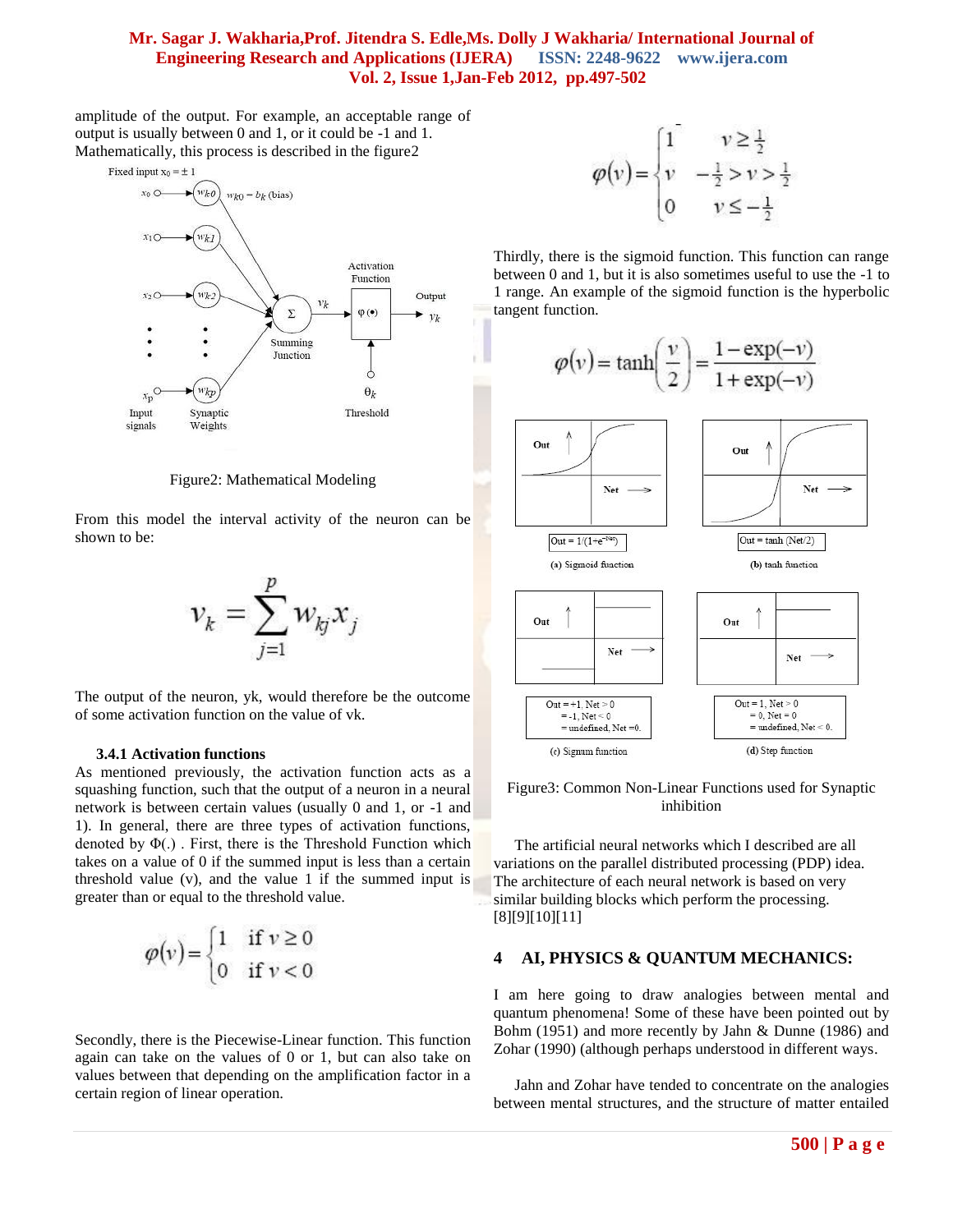by quantum mechanics. They look at analogies between, for example, minds and quantum systems, and then especially analogies between how minds interact and how quantum systems interact. I will be looking rather at analogies between individual mental processes within minds and individual quantum processes. I believe that only when we understand the elementary processes of both the mind and quantum matter, we can more completely understand complex systems of either kind.

In order to make analogies with quantum physics, I am going to assume something like the `propensity interpretation' of Maxwell (1988) and others (Thompson, 1988). I am also going to assume a view of mind that is in part phenomenological (after Bergson especially), and in part influenced by (a few of) the aims of artificial intelligence (AI) and the recognition of the complexity of even apparently elementary mental processes. On this basis, we can draw analogies between the fundamental processes of quantum physics and the fundamental processes of mental activity:

Quantum objects do not evolve uniformly in time, but as a succession of `states' between intermittently `actualizing' to one outcome of a certain range.

- **a.** The state of a mind is not static, but more a state of propensity': it is a continual recollection of past events and continual anticipation of future possibilities.
- **b.** The state of a quantum object may be described by a wave function distributed is space, but this does not mean that the quantum object is composed of elements so distributed. Rather, it has a basic unity in that it will always act as a whole. These spatial distributions merely describe where it can be actualized.

The state of a mind has a similar basic unity. The thoughts in the mind may be diverse, and each may implicitly contain diverse elements (usually the better for doing so), but if they lead to action these diverse elements were merely describing where the mind could have operated.

**c.** The driving impetus of quantum processes is not external, but the very propensities of which quantum objects are forms. These propensities operate according to the (spatiotemporal) circumstantial relations with other objects.

The driving motivation of mental processes is not external, but the very motivational loves which underlie all psychic activities. These motivations operate according to the circumstances at each time. .

As a consequence of simulation efforts in Artificial Intelligence, we know that the operation of even seemingly simple events such as the perception of solid objects must involve `behind the scenes' a great deal of information processing which is not apparent in the act of perception itself.

In view of these analogies, it is unlikely that the mental and physical processes are independent, and merely interact with each other at certain `mental-neural' events (Eccles, 1989). We could hold that they both derive from a `quantum realm', but I hold to a more radical (but simpler) idea that the propensities for physical processes derive from mental processes, which in turn always act according to past physical events. These ideas, explain that the mental and physical realms are far from separable, but are intimately related in a very systematic manner. Thus, although the basic idea may not be exactly fashionable these days, it is an idea with significant predictive power and good empirical content.

How Minds and (Quantum) Brains Fit Together

In order for people to have functioning minds, their minds must at least be able to:

- **a.** Implement intended functions using the motor areas.
- **b.** Establish permanent memories, presumably by means of permanent physiological changes.
- **c.** Form perceptions using information from the visual & auditory (etc.)
- **d.** Be able to follow `internal' trains of thought/feeling/imagining without necessarily having any external effects.

One way that these requirements can be most simply accomplished is by means of the idea above, formulated in the following three principles:

- **I.** That the mind predisposes the physical/physiological potentialities (either deterministic or indeterministic according to quantum physics).
- **II**. That the `predispositional' capacities of the mind are consequentially restricted (and hence conditioned) by their actual effect.

**III**. That the pattern of I and II is repeated for individual stages of more complex processes. [12][13]

## **5 Mind and Brain as `Hand and Glove':**

This theory of mind and brain connection establishes an intimate relation between them. It is not a relation of identity, or a relation of aspects or points of view. It is more a relation of inner and outer, or cause and effect: propensities in the brain are the causal product of mental actions. As put in by Bawden (1947), `the role of the psychical in relation to the physical (in the living organism) is essentially the relation of the potential or incipient to kinetic or overt action'.

The mind and brain fit together by approximate analogy with hand and glove, or, better, with tissue and skin. The analogy is most precisely with the functions of tissue & skin, and not so much with their material shape. The mind provides all the directed activity of the brain, just as the tissue of the hand provides all the directed activity of the skin of the hand. When we look at the head, we only see the brain, just as we only see skin when we look at the hand. It appears that the skin of the hand does all the work, but we don't assume that is all there is. It appears that the skin has life, but we know that all but the simplest life comes from the underlying tissue. The skin (as does the brain) has simple capacities for action and reactions, but it is a mistake to imagine that all capacities for